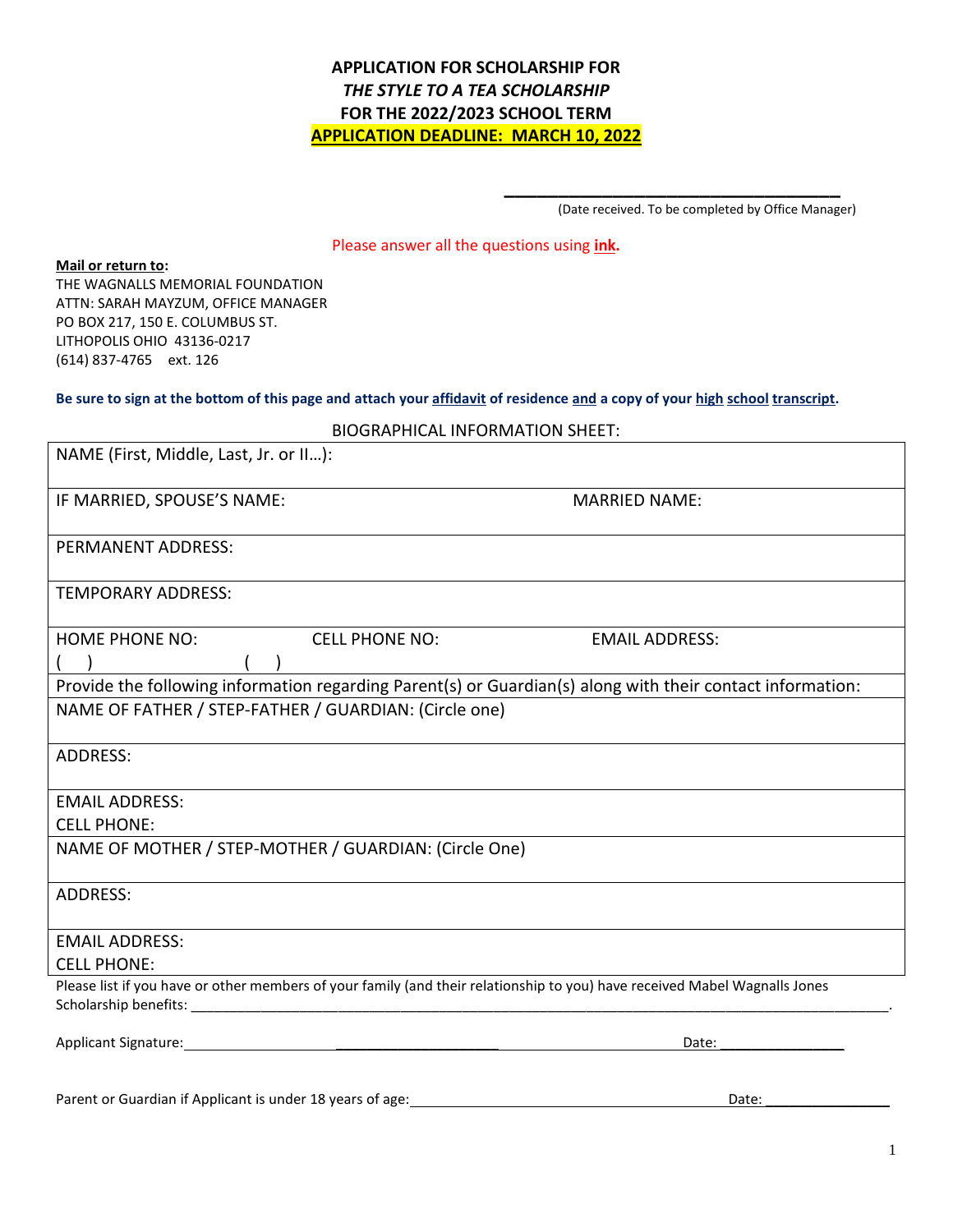### **APPLICATION FOR SCHOLARSHIP FOR** *THE STYLE TO A TEA SCHOLARSHIP* **FOR THE 2022/2023 SCHOOL TERM**

#### **APPLICATION DEADLINE: March 10, 2022**

**\_\_\_\_\_\_\_\_\_\_\_\_\_\_\_\_\_\_\_\_\_\_\_\_\_\_\_\_\_\_\_\_\_\_\_\_** (Date received. To be completed by Office Manager)

| <b>BIRTH DATE:</b>                       | $AGE$ :                                       | PLACE OF BIRTH:                                                |
|------------------------------------------|-----------------------------------------------|----------------------------------------------------------------|
| <b>CURRENT HIGH SCHOOL</b><br>ATTENDING: | COLLEGE/UNIV YOU WILL<br><b>BE ATTENDING:</b> |                                                                |
| <b>GRADUATION DATE:</b>                  |                                               |                                                                |
| <b>TERM STARTING CLASS:</b>              | <b>ANTICIPATED DEGREE:</b>                    | DATE YOU BECAME A<br><b>BLOOM TOWNSHIP</b><br><b>RESIDENT:</b> |
| <b>EXPECTED GRADUATION</b>               | <b>MAJORING IN:</b>                           |                                                                |
| DATE:                                    |                                               | This date must be <b>prior</b> to                              |
|                                          |                                               | the date you entered 9th                                       |
|                                          |                                               | grade                                                          |
|                                          |                                               | (ATTACH NOTARIZED                                              |
|                                          |                                               | <b>AFFIDAVIT TO</b>                                            |
|                                          |                                               | <b>BIOGRAPHICAL</b>                                            |
|                                          |                                               | <b>INFORMATION SHEET)</b>                                      |

## **The essay on the next page of this form must be completed legibly, preferably typed.**

**REMARKS:** Please mention here any information or factors not already covered on this application that you believe should be considered. Do **not** include any identifying biographical information such as your name and address or your parent's name and address, etc. If you require an immediate response to information you are including here, you should state your concern in a separate letter. If you do so, please include your name and address on that correspondence.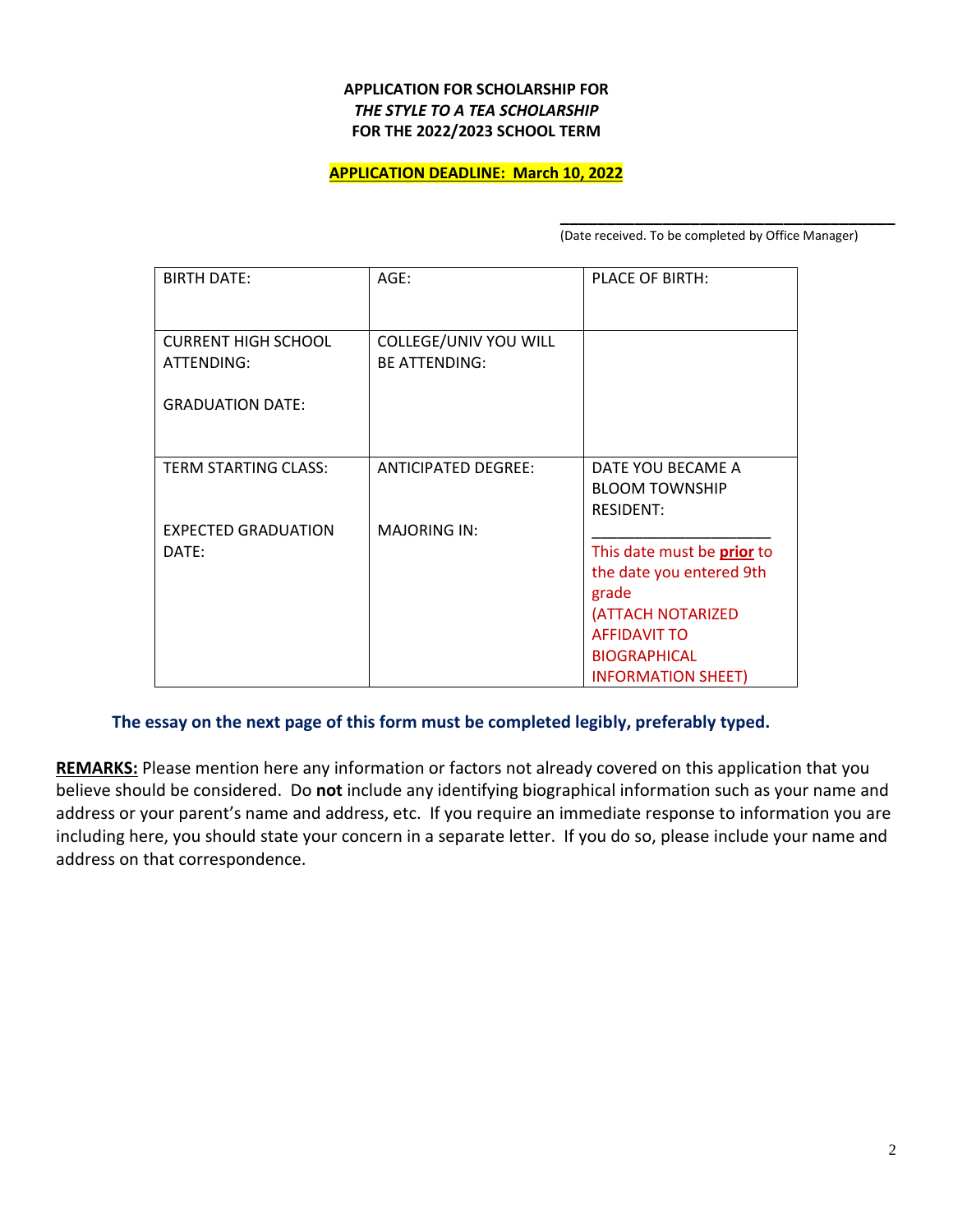# **ESSAY Guidelines:**

On an attached sheet(s), provide some autobiographical information in narrative form that tells something about the kind of person you are. Do **not** include any identifying biographical information such as your name and address or your parent's name and address, etc. This is to be an original statement, unedited by counselors, teachers or parents.

In addition, please also answer the following:

- (1) What do you consider to be your greatest asset and why?
- (2) What have you chosen as your major? How and why did you choose it?
- (3) How do you define success? What are your goals for achieving your own success?

Your essay must be legible and preferably typed.

# Do Not Write In This Area